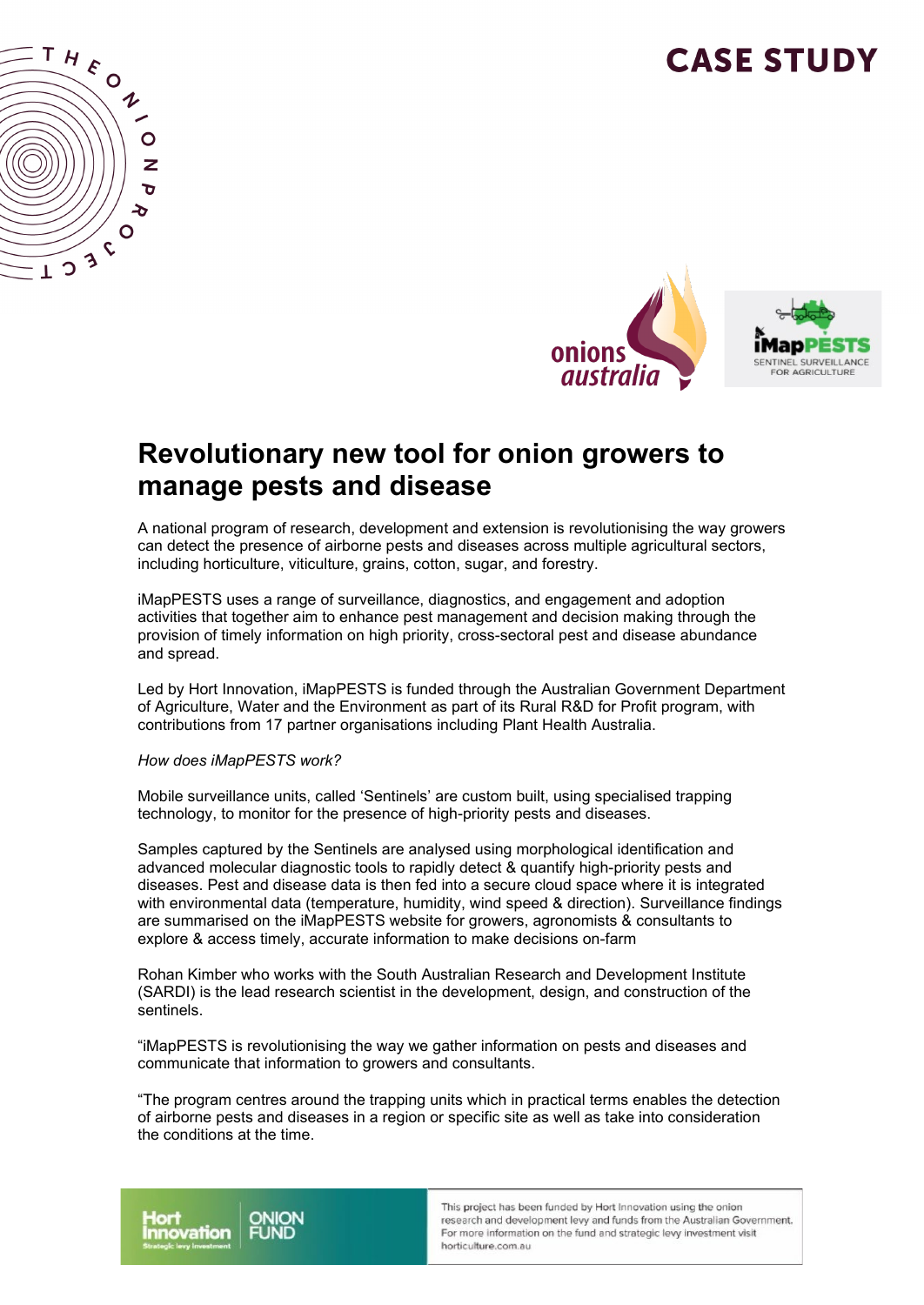### **CASE STUDY**



"The end game is to have growers and consultants able to access actionable data that will inform their integrated pest management, and can also include the presence of beneficials, so providing a bigger picture of a region's biodiversity," said Dr Kimber.

As sentinel units are developed and rolled out in trials across the country, Dr Kimber and the team of entomologists at SARDI are identifying priority pests captured by the Sentinels using traditional morphological techniques.

"I'm also involved in SARDI's Molecular Diagnostics Centre where the importance of diagnostics comes into play. Here we identify and quantify high priority fungal pathogens captured by the Sentinels' high-volume air samplers which are then reported to industry," Dr Kimber said.

Another partner in the delivery of iMapPESTS and with a focus on diagnostics is Agriculture Victoria who are taking a different approach and developing cutting edge diagnostic capability using Next Generation Sequencing (NGS).

NGS technologies can be used for the detection of known pests and diseases as well as being a tool to detect "unknowns", which will be particularly useful in mixed population samples captured by the Sentinels. This research will establish an NGS pipeline (samples collected infield through to analysis) that will be made available to industry, as well as state and federal governments, on a fee-for-service basis that is affordable.

Shakira Johnson works with AUSVEG and is charged with communication and extension for iMapPESTS.

"Since the launch of iMapPESTS, feedback has been very encouraging. We've been able to adapt our approach following engagement with growers, which included revisiting the construction of the Sentinels to reduce costs.

"We've implemented a series of trials across various geographical regions which will be further expanded as 2021 progresses.

"Growers and industry groups from multiple agricultural sectors, including horticulture, viticulture, grains, cotton, sugar, and forestry will be able to experience the Sentinels in action and gain a deeper understanding of the technology and how it can assist their productivity and profitability when it comes to managing pests and diseases," said Ms Johnson.

For onion growers, the trial conducted late last year at Thorndon Park Produce in the intensive vegetable cropping region of Virginia, South Australia provides a great example of the benefits of the iMapPESTS surveillance system in early detection of pests and disease.

Sentinel 4, which is smarter, smaller, lighter and more flexible compared with the earlier sentinels developed was used at the site and featured one two-metre insect suction trap and one spore suction trap, as well as an onboard weather station. This site also collected data for targets captured by lure-based traps.

This project has been funded by Hort Innovation using the onion research and development levy and funds from the Australian Government. For more information on the fund and strategic levy investment visit horticulture.com.au